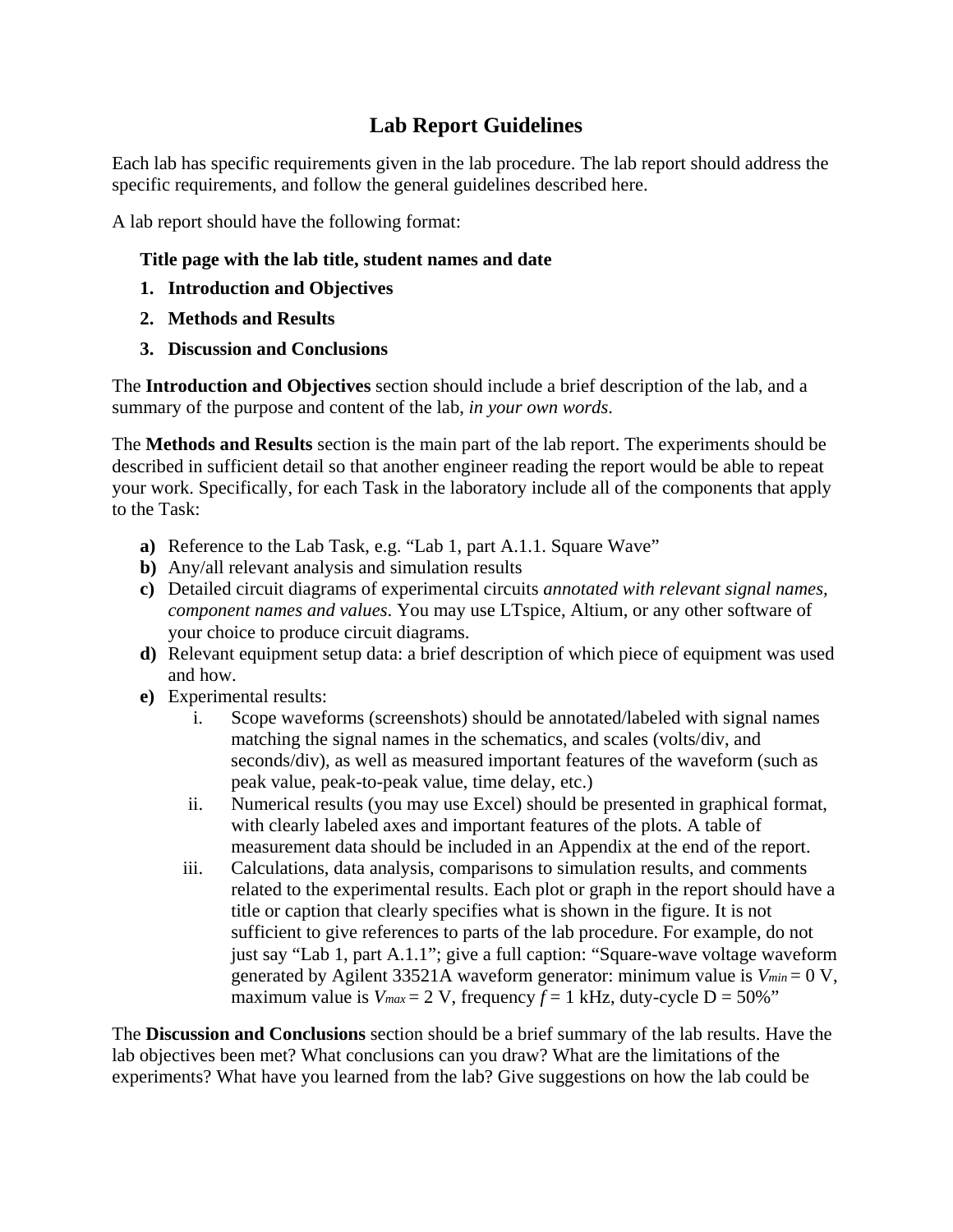improved or what other experiments could follow. Also, be sure to answer any specific discussion questions asked in the Tasks of the lab itself.

In general, in all sections of the lab report, be neat, **brief and precise**. Quality is much preferred to quantity. Your audience is fellow engineers and you do not want to waste their time with irrelevant data, verbose statements, or incomplete schematics. You will be graded on content, clarity, completeness, and correctness.

Messy reports will be returned without grading and will receive zero credit.